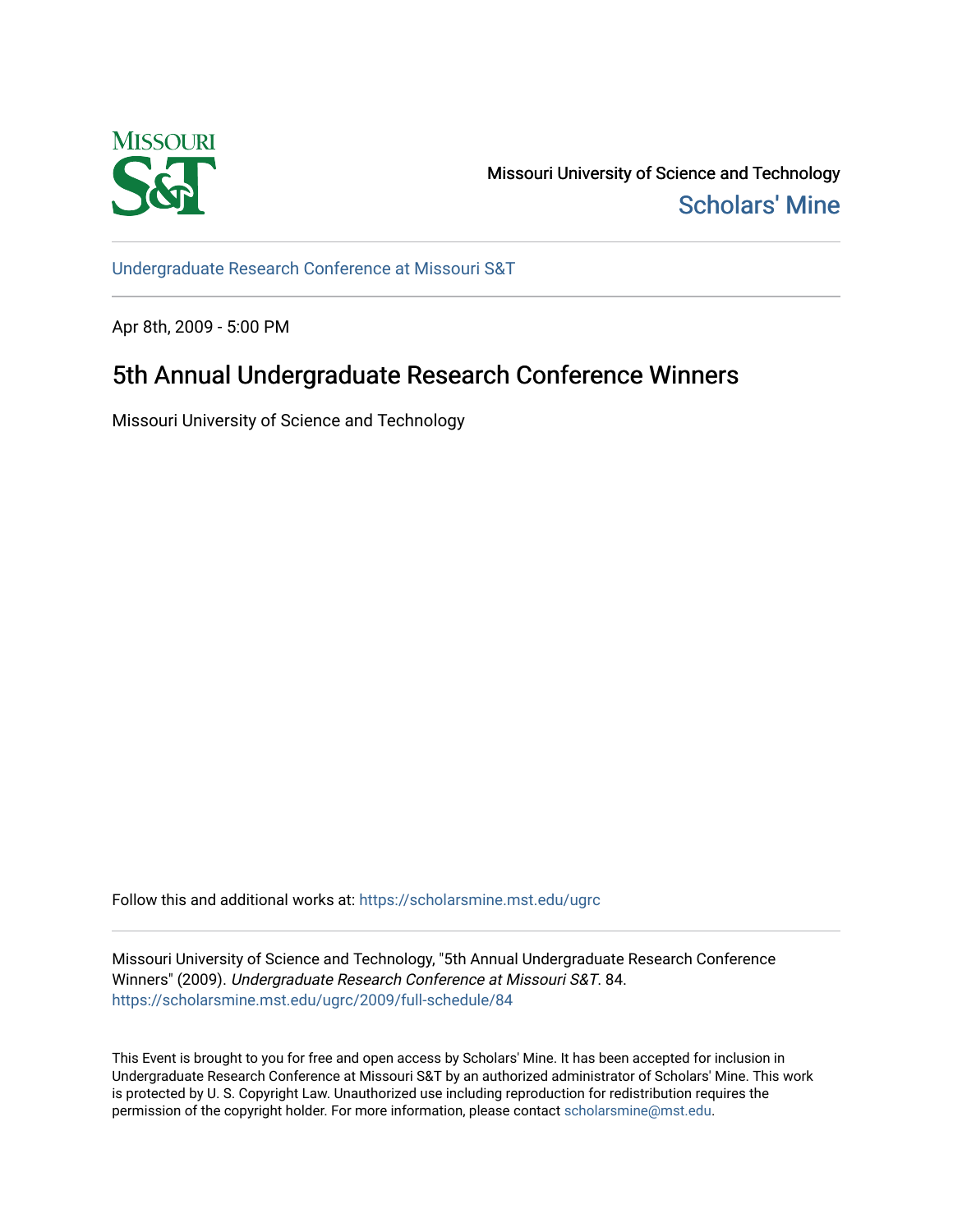# **5th Annual Undergraduate Research Conference Awards Ceremony, April 8, 2009**

Congratulations to the following award winners!

## **Oral Session Awards**

## **Engineering Oral Session:**

**3rd Place** – **Yezad Anklesaria and Steven McDonald**, Design of the Docking System for the University Satellite Project, Research Advisor- Hank Pernicka, Mechanical & Aerospace Engineering

**2nd Place - Brandi Clark**, Determination of Mercury in Baby Formula Purchased from U.S. Supermarkets, Research Advisor- Jianmin Wang, Civil, Architectural & Environmental Engineering

**1st Place** - **Justin Aholt**, Influence of Laminar Separation Bubbles on the Aerodynamic Characteristics of Elliptical Airfoils at Low Reynolds Numbers, Research Advisor-Fathi Finaish, Mechanical & Aerospace Engineering

## **Sciences Oral Session:**

**3rd Place** – **Katherine Stockstill**, Cytokinesis Defects in Budding Yeast, Research Advisor- Katie Shannon, Biological Sciences

**2nd Place – Navarre Bartz**, Electrodeposition of a Novel Cathode Material for Lithium-ion Batteries, Research Advisor- Jay Switzer, Chemistry

**1st Place** – **Beth Groenke**, In Vitro Development of Dental Abfractions, Faculty Advisor- Doug Carroll, Interdisciplinary Engineering

## **Social Sciences Oral Session:**

**1st Place** – **Lindsey Coale**, Confirmatory factor analysis on the Perceived Parental Neglect Scale (PPNS), Research Advisor- Julie Patock, Psychology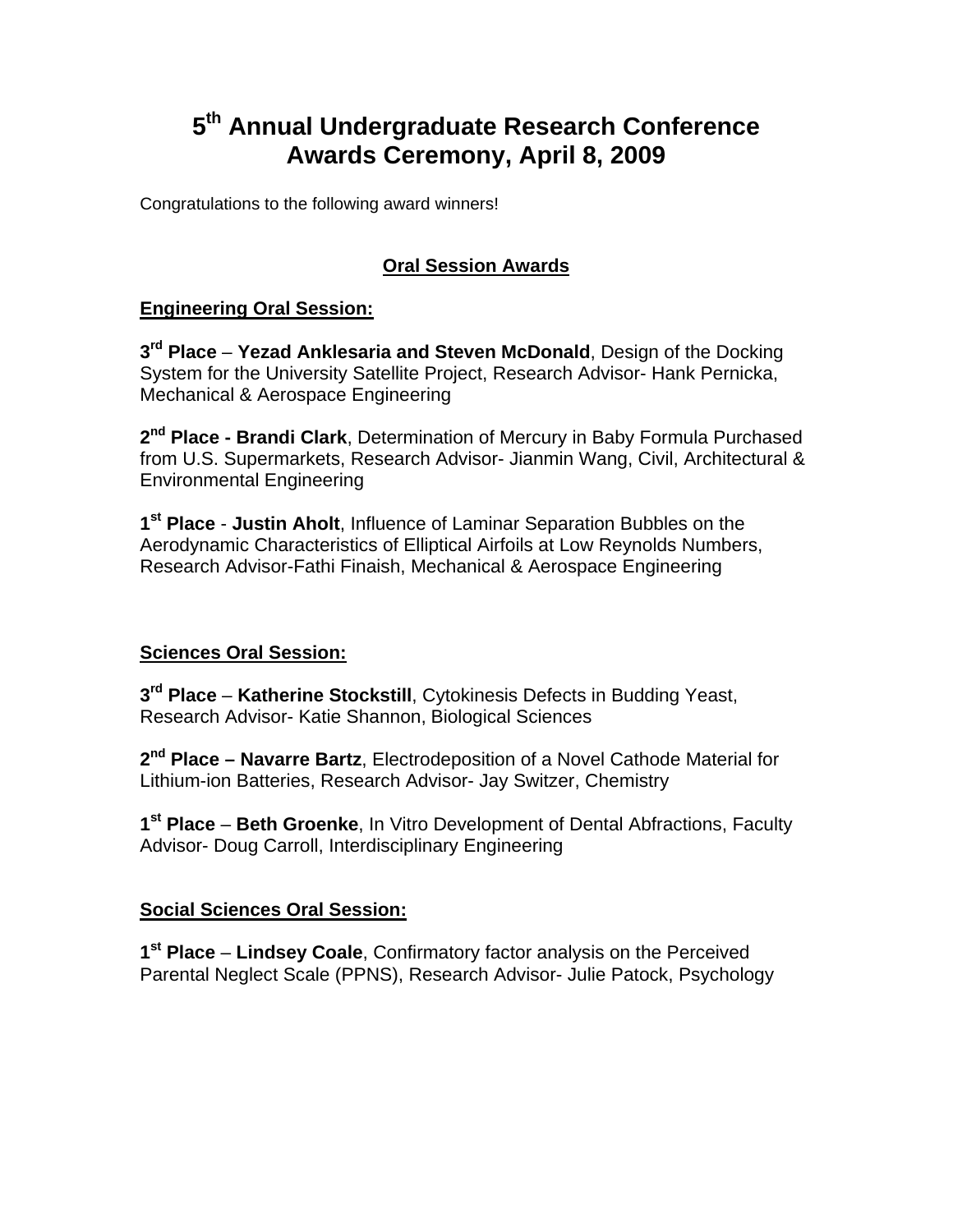### **Arts and Humanities Oral Session:**

**2nd Place – Adam Smith**, Depiction of Aeneas in the Underworld During the Renaissance and Reformation, Research Advisor- Michael Bruening, History & Political Science

**1st Place** – **Amanda Kamps**, Relationships? I've Had A Few: A Brief Look at Benjamin Siegel's Reputation in Las Vegas, Research Advisor- Larry Gragg, History & Political Science

## **Poster Session Awards**

### **Engineering Poster Session:**

**3rd Place** – **Brandon Doherty**, Dynamic Load Acquisition for Ground Vehicle Handling Analysis, Research Advisor- Hank Pernicka, Mechanical & Aerospace Engineering

**2nd Place – Jonathan McKinney**, Developing Methods to Measure Concentration Profiles in Solid Materials Using Solid Phase Micro Extraction (SPME), Research Advisor- Glenn Morrison, Civil, Architectural & Environmental Engineering

**1st Place** – **Christopher White**, Plasma Properties & Diagnostics, Research Advisor- Joshua Rovey, Mechanical & Aerospace Engineering

## **Sciences Poster Session:**

**3rd Place** - **Casey Growcock and Barbara Wheelden,** Nitric Oxide Increases Calcium Oscillations in Response to Muscarinic Receptor Stimulation, Research Advisor- Robert Aronstam, Biological Sciences

**2nd Place - Jason Mast and Adam Farquhar**, Infinite-randomness critical point in the two-dimensional disordered contact process, Research Advisor-Thomas Vojta, Physics

**1st Place** – **Cassandra Browne**, Sandbox Experiments as Analogues for Continental Rifts: Investigation of the Impact of Rock Strength in Extensional Stress Regimes. Research Advisor- John Hogan, Geological Sciences & Engineering